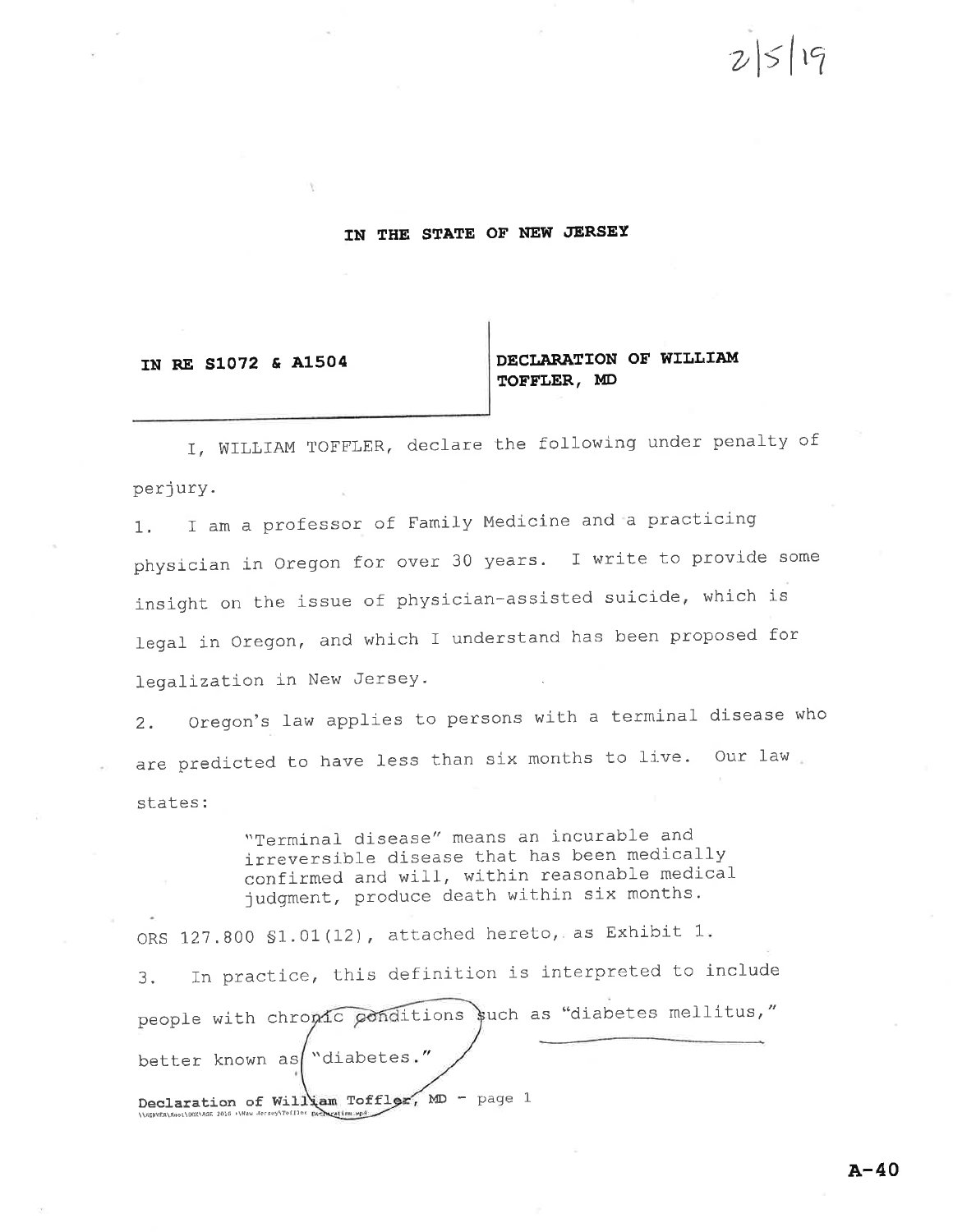Attached hereto, as Exhibits 2 is an excerpt from the most 4. recent government statistical report regarding our law, for 2017. The excerpt lists "diabetes" as an "underlying illness" sufficient to justify assisted suicide. The full report can be read at this link:

https://www.oregon.gov/oha/PH/PROVIDERPARTNERRESOURCES/EVALUATION RESEARCH/DEATHWITHDIGNITYACT/Documents/year20.pdf



In Oregon, people with chronic conditions are "terminal," if  $5.$ without their medications, they have less than six months to This is significant when you consider that a typical  $live.$ insulin-dependent 20 year-old will live less than a month without insulin.

Such persons, with insulin, are likely to have decades to 6. live; in fact, most diabetics have a normal life span given appropriate control of their blood sugar.

I have been provided with the proposed "terminally ill"  $7.$ definition in the New Jersey bills, S1072 and A1504, which is set forth below.

> "Terminally ill" means that the patient is in the terminal stage of an irreversibly fatal illness, disease, or condition with a prognosis, based upon reasonable medical certainty, of a life expectancy of six months or less.

Attached hereto as Exhibits 6 and 7.

In my professional judgment, this definition also applies to 8.

Declaration of William Toffler, MD - page 2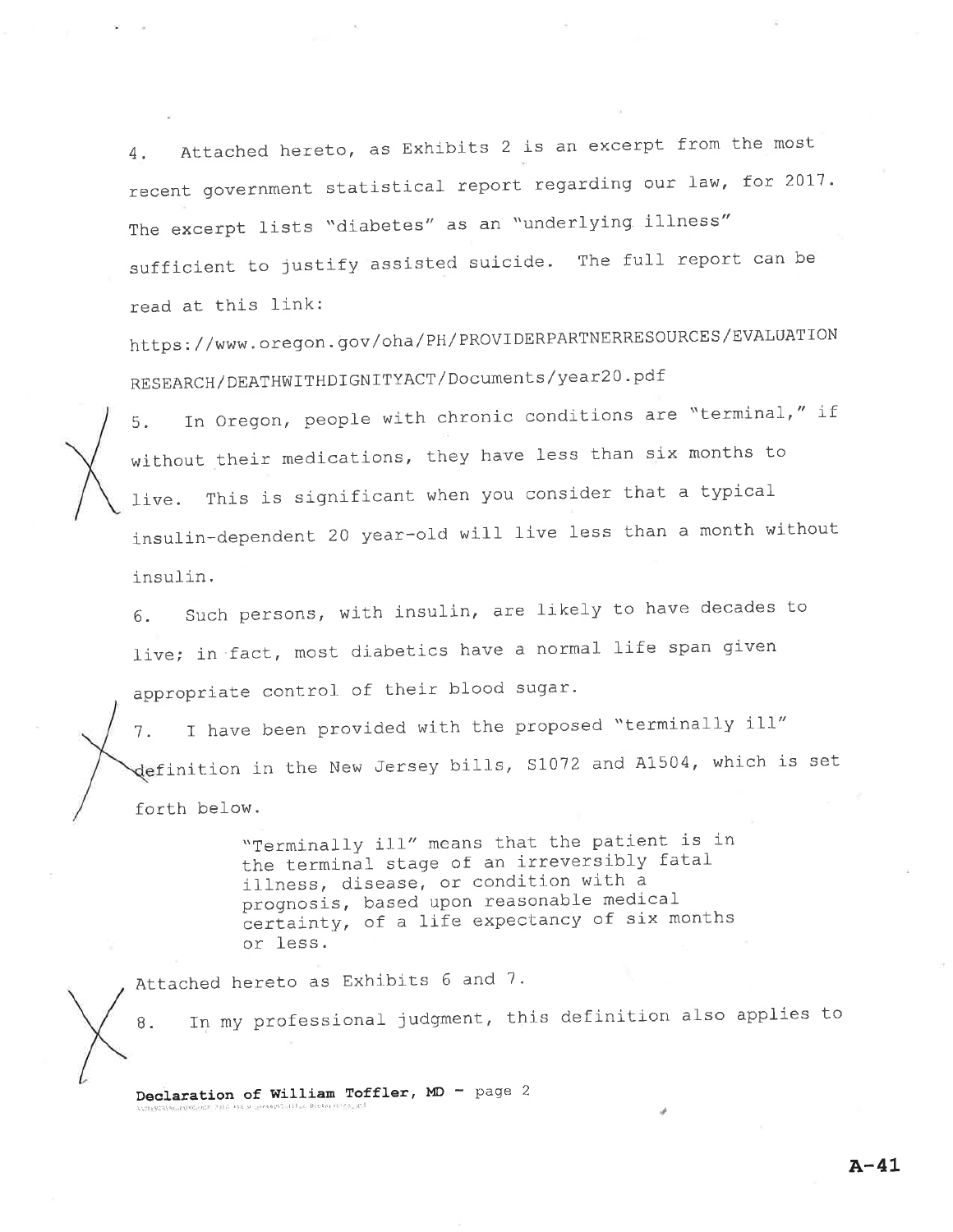persons with chronic conditions such as insulin dependent diabetes. This is because insulin does not reverse or cure the underlying disease, which is diabetes in its terminal stage and irreversibly fatal. Patients, instead, are able to function. This is especially true with diabetes in which treatment with insulin can allow them to live happy, healthy and productive lives.

Signed under penalty of perjury, this  $S^{\overline{\mathcal{I}}\mathcal{H}}$  day of February 2019

Ñ.

William L. Toffler 40 Professor of Family Medicine 3181 SW Sam Jackson Park Road Portland, OR 97239

Declaration of William Toffler, MD - page 3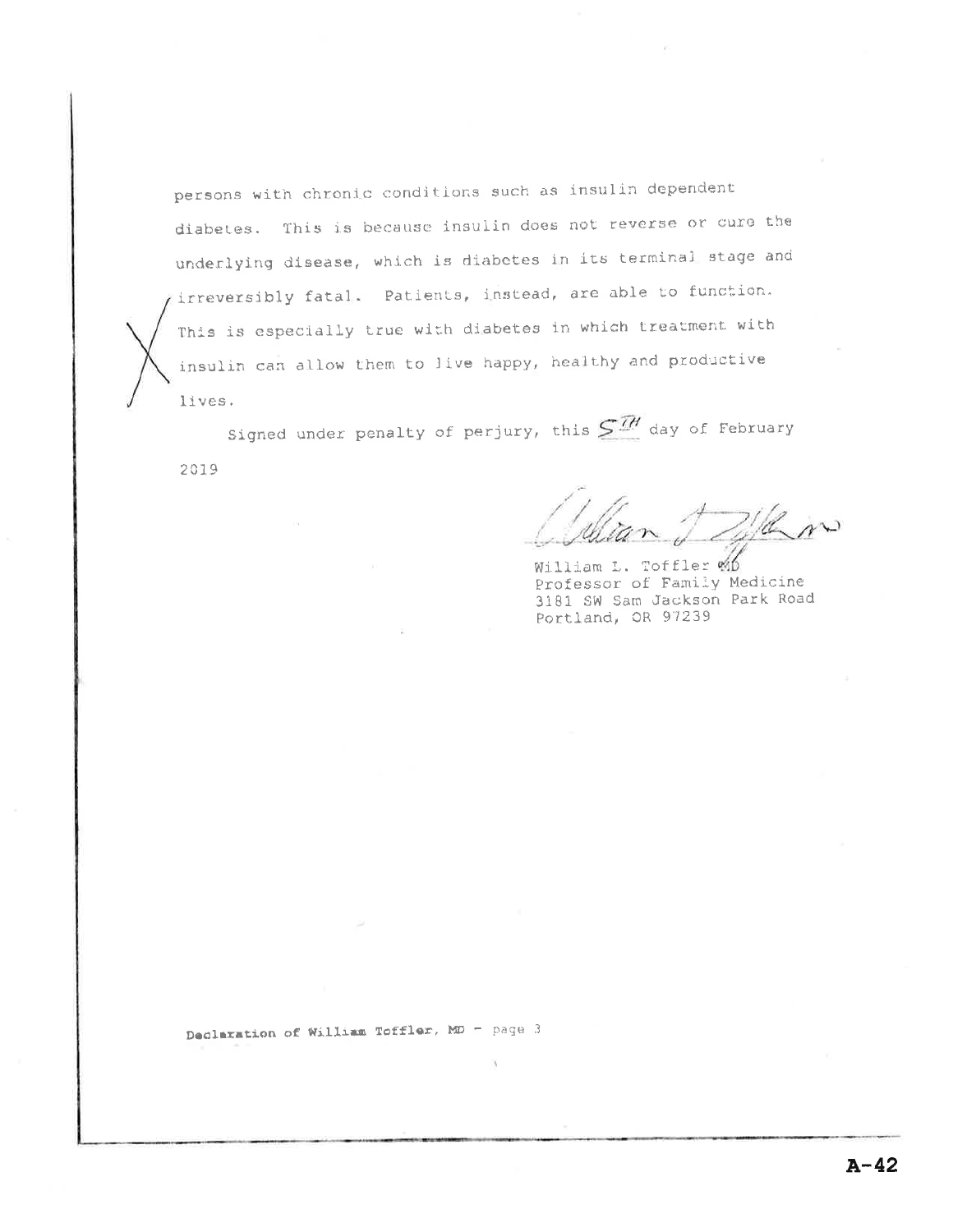regan's Death With D  $\int$  $\mathcal{U}^{(l)}$ 

(b) His or her prognosis;

(c) The potential risks associated with taking the medication to be prescribed;

(d) The probable result of taking the medication to be prescribed; and

(e) The feasible alternatives, including, but not limited to, comfoft care, hospice care and pain control.

(8) "Medically confirmed" means the medical opinion of the attending physician has been confirmed by a consulting physician who has examined the patient and the patient's relevant medical records.

(9) "Patient" means a person who is under the care of a physician.

(10) "Physician" means a doctor of medicine or osteopathy licensed to practice medicine by the Board of Medical Examiners for the State of Oregon.

(11) "Qualified patient" means a capable adult who is a resident of Oregon and has satisfied the requirements of ORS 127.800 to 127.897 in order to obtain a prescription for medication to end his or her life in a humane and dignified manner.

(12) "Terminal disease" means an incurable and irreversible disease that has been medically confirmed and will, within reasonable medical judgment, produce death within six months. [1995 c.3 §1.01; 1999 c.423 §1]

(Written Request for Medication to End One's Life in a Humane and Dignified Manner)

(Section 2)

I

127.805 §2.01. Who may initiate a written request for medication. (1) An adult who is capable, is a resident of Oregon, and has been determined by the attending physician and consulting physician to be suffering from a terminal disease, and who has voluntarily expressed his or her wish to die, may make a written request for medication for the purpose of ending his or her life in a humane and dignified manner in accordance with ORS 127.800 to 127.897.

(2) No person shall qualify under the provisions of ORS 127.800 to 127.897 solely because of age or disability. [1995 c.3 §2.01; 1999 c.423 §2]

127.810 §2.02. Form of the written request. (1) A valid request for medication under ORS 127.800 to 127,897 shall be in substantially the form described in ORS I27.897, signed and dated by the patient and witnessed by at least two individuals who, in the presence of the patient, attest that to the best of their knowledge and belief the patient is capable, acting voluntarily, and is not being coerced to sign the request.

 $E$ x hisit 1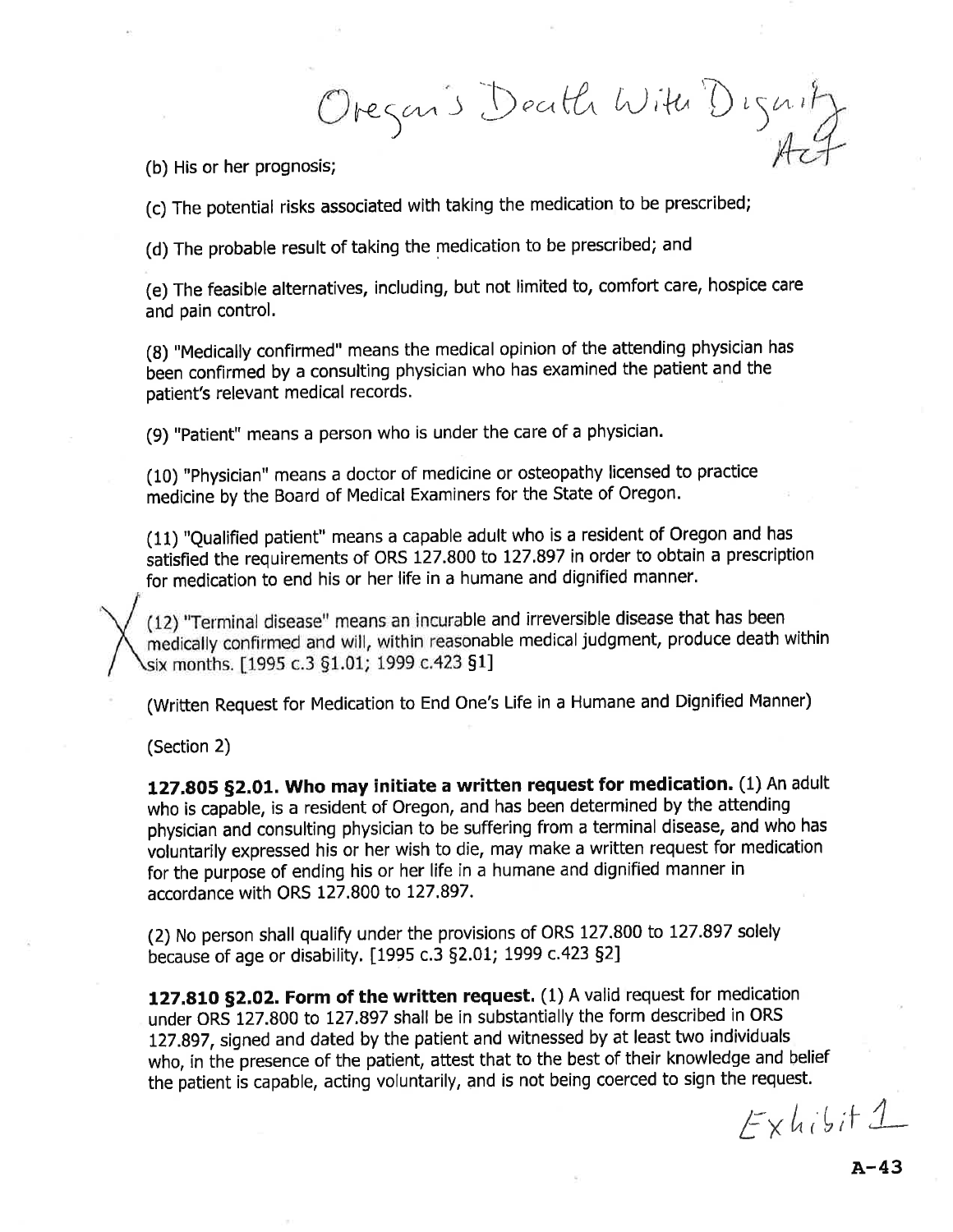Oregon DWDA annual statistical refait

|                                                       | 2017         |         |     | 1998-2016   |       | <b>Total</b>   |  |
|-------------------------------------------------------|--------------|---------|-----|-------------|-------|----------------|--|
| <b>Characteristics</b>                                | $(N=143)$    |         |     | $(N=1,132)$ |       | $(N=1,275)$    |  |
| <b>Residence</b>                                      |              |         |     |             |       |                |  |
| Metro counties (Clackamas, Multnomah, Washington) (%) | 55           | (38.5)  |     | 484 (43.1)  | 539   | (42.6)         |  |
| Coastal counties (%)                                  | 12           | (8.4)   | 80  | (7.1)       | 92    | (7.3)          |  |
| Other western counties (%)                            | 65           | (45.5)  | 471 | (41.9)      | 536   | (42.3)         |  |
| East of the Cascades (%)                              | 11           | (7.7)   | 88  | (7.8)       | 99    | (7.8)          |  |
| <b>Unknown</b>                                        | 0            |         | 9   |             | 9     |                |  |
| <b>End of life care</b>                               |              |         |     |             |       |                |  |
| <b>Hospice</b>                                        |              |         |     |             |       |                |  |
| Enrolled (%)                                          | 130          | (90.9)  | 989 | (90.1)      | 1119  | (90.2)         |  |
| Not enrolled (%)                                      | 13           | (9.1)   | 109 | (9.9)       | 122   | (9.8)          |  |
| <b>Unknown</b>                                        | 0            |         | 34  |             | 34    |                |  |
| <b>Insurance</b>                                      |              |         |     |             |       |                |  |
| Private (%)                                           | 36           | (31.3)  |     | 569 (53.8)  |       | 605 (51.6)     |  |
| Medicare, Medicaid or other governmental (%)          | 78           | (67.8)  | 474 | (44.8)      |       | $552 - (47.1)$ |  |
| None $(%).$                                           | 1            | (0.9)   | 14  | (1.3)       | 15    | (1.3)          |  |
| Unknown                                               | 28           |         | 75  |             | 103   |                |  |
| <b>Underlying illness</b>                             |              |         |     |             |       |                |  |
| Cancer (%)                                            | 110          | (76.9)  | 883 | (78.0)      |       | 993 (77.9)     |  |
| Lung and bronchus (%)                                 | 23           | (16.1)  | 193 | (17.0)      | 216   | (16.9)         |  |
| Breast (%)                                            | 6            | (4.2)   | 86  | (7.6)       | 92    | (7.2)          |  |
| Colon (%)                                             | 6            | (4.2)   | 73  | (6.4)       | 79    | (6.2)          |  |
| Pancreas (%)                                          | 15           | (10.5)  | 74  | (6.5)       | $-89$ | (7.0)          |  |
| Prostate (%)                                          | 10           | (7.0)   | 48  | (4.2)       | 58    | (4.5)          |  |
| Ovary (%)                                             | 4            | (2.8)   | 41  | (3.6)       | 45    | (3.5)          |  |
| Other cancers (%)                                     | 46           | (32.2)  | 368 | (32.5)      |       | 414 (32.5)     |  |
| Neurological disease (%)                              | 20           | (14.0)  | 114 | (10.1)      | 134   | (10.5)         |  |
| Amyotrophic lateral sclerosis (%)                     | 10           | (7.0)   | 90  | (8.0)       |       | $100$ $(7.8)$  |  |
| Other neurological disease (%)                        |              | 10(7.0) |     | 24(2.1)     |       | 34 (2.7)       |  |
| Respiratory disease [e.g., COPD] (%)                  | $\mathbf{2}$ | (1.4)   | 59  | (5.2)       | 61    | (4.8)          |  |
| Heart/circulatory disease (%)                         | 9            | (6.3)   | 40  | (3.5)       | 49    | (3.8)          |  |
| Infectious disease [e.g., HIV/AIDS] (%))              | 0            | (0.0)   | 13  | (1.1)       | 13    | (1.0)          |  |
| Gastrointestinal disease [e.g., liver disease] (%)    | 0            | (0.0)   | 8   | (0.7)       | 8     | (0.6)          |  |
| Endocrine/metabolic disease/e.g., diabetes](%)        | 1            | (0.7)   | 7   | (0.6)       | 8     | (0.6)          |  |
| Other illnesses (%) <sup>2</sup>                      | 1            | (0.7)   | 8   | (0.7)       | 9     | (0.7)          |  |

 $X$ 

 $E$ xhibit  $2$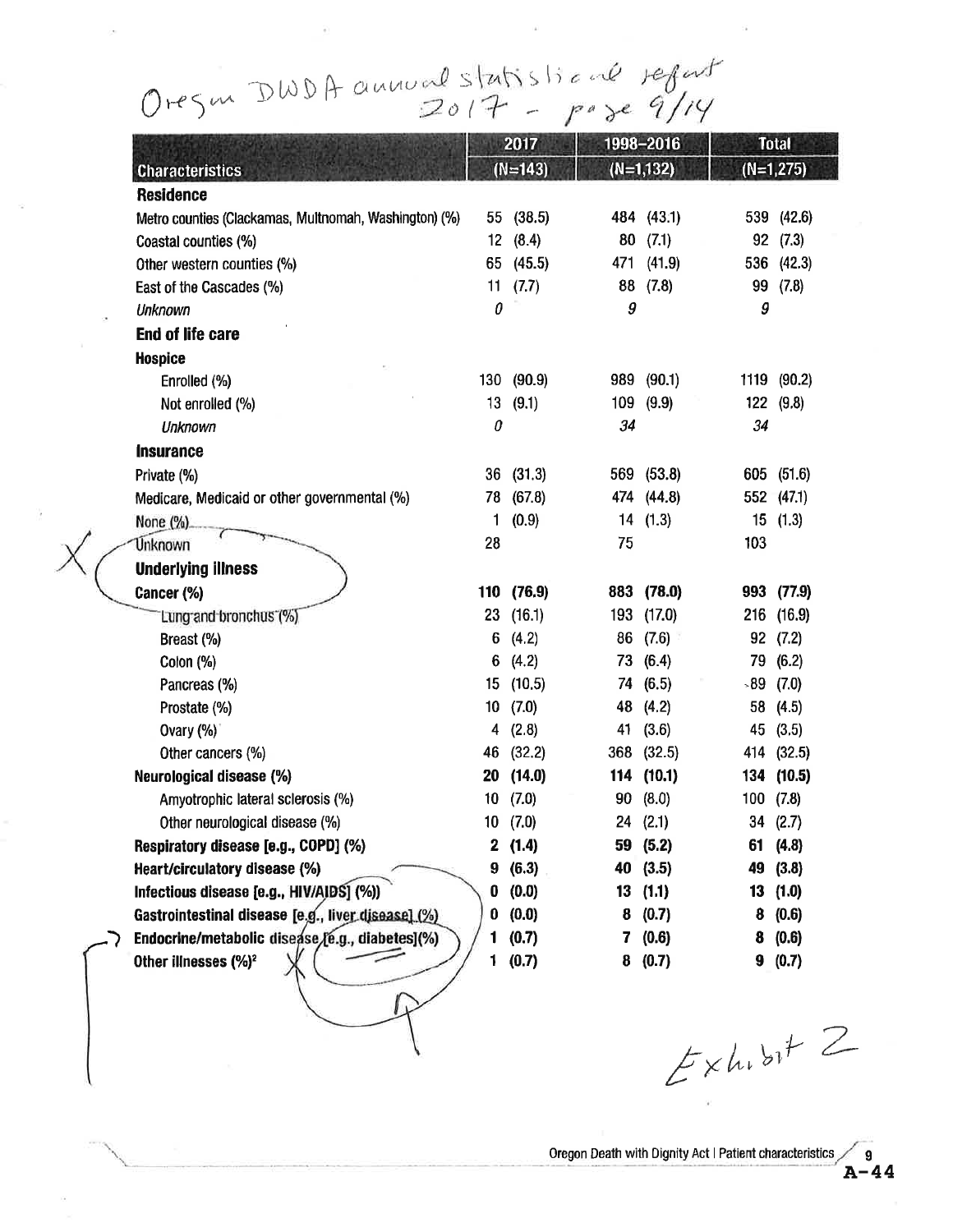

I 2 3 4 providing information about the provisions of P.L., c. (C.) (pending before the Legislature as this bill) to a patient upon the patient's request; or providing a patient, upon the patient's request, with a referral to another health care provider.

"Patient" means a person who is under the care of a physician.

6 7 8 9 l0 11  $12$ "Qualified terminally ill patient" means a capable adult who is a resident of New Jersey and has satisfied the requirements to obtain a prescription for medication pursuant to  $P.L.$ , c.  $(C.$ ) (pending before the Legislature as this bill). A person shall not be considered to be a qualified terminally ill patient solely because of the person's age or disability or a diagnosis of any specific illness, disease, or condition.

"Self-administer" means a qualified terminally ill patient's act of 13 inges medication that has been prescribed pursuant to t4 ) (pending before the Legislature as this bill). l5  $P.E.$  $, c.$  $tC$ "Terminally ill" means that the patient is in the terminal stage of l6 an irreversibly fatal illness, disease, or condition with a prognosis, l7 based upon reasonable medical certainty, of a life expectancy of six 18 l9 months or less,

20

5

2l 22 23 24 4. (New section) A terminally ill patient may make a written request for medication that the patient may choose to selfadminister pursuant to P.L.  $\,$ , c.  $\,$  (C.  $\,$  ) (pending before the Legislature as this bill), if the patient:

25 26 27 a. is an adult resident of New Jerscy as demonstrated pursuant to section 11 of P.L.  $\ldots$ , c.  $(C.$  ) (pending before the Legislature as this bill);

28 29 30 b. is capable and has been determined by the patient's attending physician and a consulting physician to be terminally ill; and

3l 32 JJ c. has voluntarily expressed a wish to receive a prescription for medication pursuant to P.L., c.  $(C.$  ) (pending before the Legislature as this bill).

34

35 36 37 38 5. (New section) a. A valid written request for medication under P.L.  $, c.$  (C. ) (pending before the Legislature as this bill) shall be in substantially the form set forth in section 20 of P.L. . c. (C. ) (pending before the Legislature as this bill),

 $\sqrt{2}$  $\mathcal{Z}$ Ex